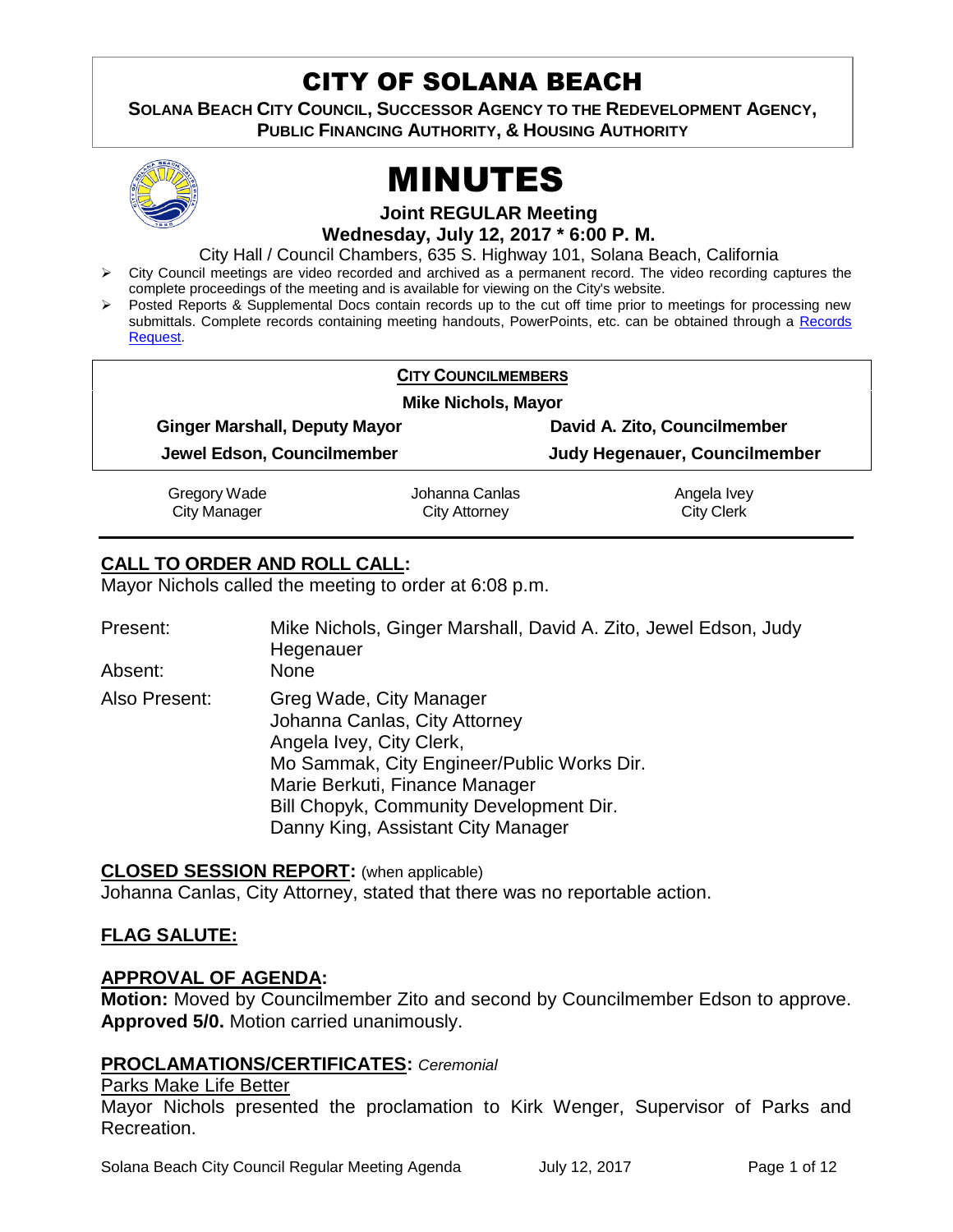# **ORAL COMMUNICATIONS:**

This portion of the agenda provides an opportunity for members of the public to address the City Council on items relating to City business and not appearing on today's agenda by submitting a speaker slip (located on the back table) to the City Clerk. Comments relating to items on this evening's agenda are taken at the time the items are heard. Pursuant to the Brown Act, no action shall be taken by the City Council on public comment items. Council may refer items to the City Manager for placement on a future agenda. The maximum time allotted for each presentation is THREE MINUTES (SBMC 2.04.190). Please be aware of the timer light on the Council Dais.

Morgan Peterson and Pat Tirona, Solana Beach Library, said that construction was going well, that the library was still open during construction, and that free e-books and digital books were now available with online search and no fines.

# **COUNCIL COMMUNITY ANNOUNCEMENTS / COMMENTARY:**

*An opportunity for City Council to make brief announcements or report on their activities. These items are not agendized for official City business with no action or substantive discussion.* 

# **A. CONSENT CALENDAR:** (Action Items) (A.1. - A.10.)

Items listed on the Consent Calendar are to be acted in a single action of the City Council unless pulled for discussion. Any member of the public may address the City Council on an item of concern by submitting to the City Clerk a speaker slip (located on the back table) before the Consent Calendar is addressed. Those items removed from the Consent Calendar by a member of the Council will be trailed to the end of the agenda, while Consent Calendar items removed by the public will be discussed immediately after approval of the Consent Calendar.

#### **A.1. Minutes of the City Council.**

Recommendation: That the City Council

1. Approve the Minutes of the City Council Meetings held May 10, 2017. **Motion:** Moved by Councilmember Zito and second by Councilmember Edson to approve. **Approved 5/0.** Motion carried unanimously.

#### **A.2. Register Of Demands.** (File 0300-30)

Recommendation: That the City Council

1. Ratify the list of demands for June 10 - 23, 2017.

[Item A.2. Report \(click here\)](https://solanabeach.govoffice3.com/vertical/Sites/%7B840804C2-F869-4904-9AE3-720581350CE7%7D/uploads/Item_A.2_Report_(click_here)_-_7-12-17.PDF)

*Posted Reports & Supplemental Docs contain records up to the cut off time, prior to the start of the meeting, for processing new submittals. The final official record containing handouts, PowerPoints, etc. can be obtained through a Records Request to the City Clerk's Office.* **Motion:** Moved by Councilmember Zito and second by Councilmember Edson to approve. **Approved 5/0.** Motion carried unanimously.

#### **A.3. Decomposed Granite Path Restoration on the Coastal Rail Trail.** (File 0840-37)

Recommendation: That the City Council

#### 1. Adopt **Resolution 2017-114**

a. Authorizing the City Engineer to accept as complete the DG Path Restoration on the Coastal Rail Trail, Bid No. 2017-04, constructed by Blue Pacific Contracting and Paving.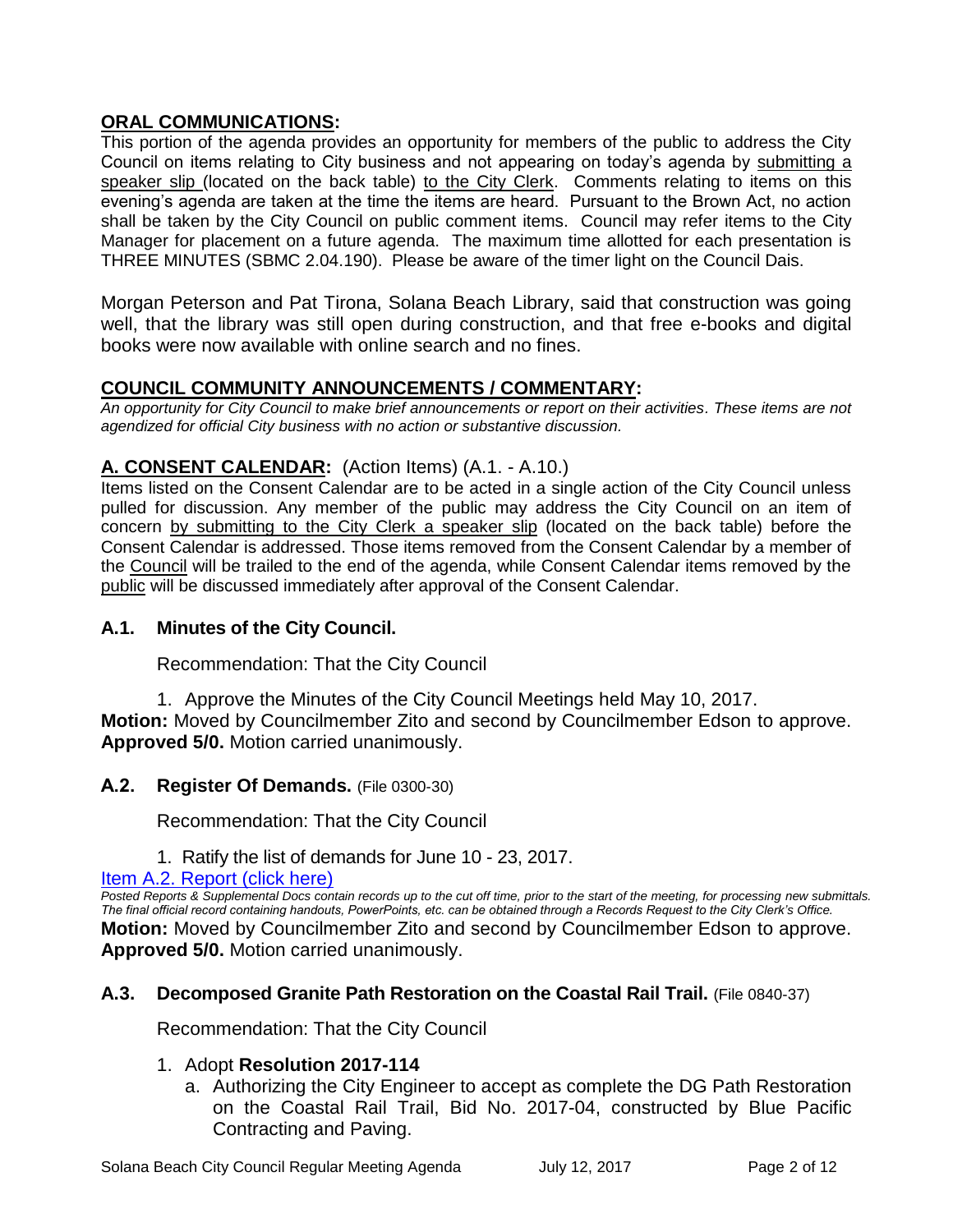# b. Authorizing the City Clerk to file a Notice of Completion.

#### [Item A.3. Report \(click here\)](https://solanabeach.govoffice3.com/vertical/Sites/%7B840804C2-F869-4904-9AE3-720581350CE7%7D/uploads/Item_A.3_Report_(click_here)_-_7-12-17.PDF)

*Posted Reports & Supplemental Docs contain records up to the cut off time, prior to the start of the meeting, for processing new submittals. The final official record containing handouts, PowerPoints, etc. can be obtained through a Records Request to the City Clerk's Office.* **Motion:** Moved by Councilmember Zito and second by Councilmember Edson to approve. **Approved 5/0.** Motion carried unanimously.

# **A.4. Clean and Reseal Concrete Lithocrete Clean and Reseal.** (File 0820-35)

Recommendation: That the City Council

#### 1. Adopt **Resolution 2017-116**:

- a. Awarding a construction contract for the project to Clean and Reseal Concrete Lithocrete at Various Locations, Bid No. 2017-05, in the amount of \$36,904.50, to Miramar General Engineering.
- b. Approving an amount of \$5,000 for construction contingency.
- c. Authorizing the City Manager to execute the construction contract on behalf of the City.
- d. Authorizing the City Manager to approve cumulative change orders up to the construction contingency amount.

#### [Item A.4. Report \(click here\)](https://solanabeach.govoffice3.com/vertical/Sites/%7B840804C2-F869-4904-9AE3-720581350CE7%7D/uploads/Item_A.4_Report_(click_here)_-_7-12-17.PDF)

*Posted Reports & Supplemental Docs contain records up to the cut off time, prior to the start of the meeting, for processing new submittals. The final official record containing handouts, PowerPoints, etc. can be obtained through a Records Request to the City Clerk's Office.* **Motion:** Moved by Councilmember Zito and second by Councilmember Edson to approve. **Approved 5/0.** Motion carried unanimously.

#### **A.5. City Sidewalk Repair Project.** (File 0820-45)

Recommendation: That the City Council

#### 1. Adopt **Resolution 2017-117:**

- a. Awarding a construction contract for the City Sidewalk Repair Project, Bid No. 2016-06, in the amount of \$20,400, to Miramar General Engineering.
- b. Authorizing the City Manager to execute the construction contract on behalf of the City.

#### Item A.5. [Report \(click here\)](https://solanabeach.govoffice3.com/vertical/Sites/%7B840804C2-F869-4904-9AE3-720581350CE7%7D/uploads/Item_A.5_Report_(click_here)_-_7-12-17.PDF)

#### [A.5. Updated Report #1](https://solanabeach.govoffice3.com/vertical/Sites/%7B840804C2-F869-4904-9AE3-720581350CE7%7D/uploads/A.5._Updated_Report_1_-_7-12-17.pdf)

*Posted Reports & Supplemental Docs contain records up to the cut off time, prior to the start of the meeting, for processing new submittals. The final official record containing handouts, PowerPoints, etc. can be obtained through a Records Request to the City Clerk's Office.* **Motion:** Moved by Councilmember Zito and second by Councilmember Edson to approve. **Approved 5/0.** Motion carried unanimously.

#### **A.6. La Colonia Community Center Exterior Painting.** (File 0720-20)

Recommendation: That the City Council

- 1. Adopt Resolution **2017-118**:
	- a. Authorizing the City Engineer to accept as complete the La Colonia Community Center Exterior Painting Project, Bid No. 2017-01, constructed by Lunar Painting.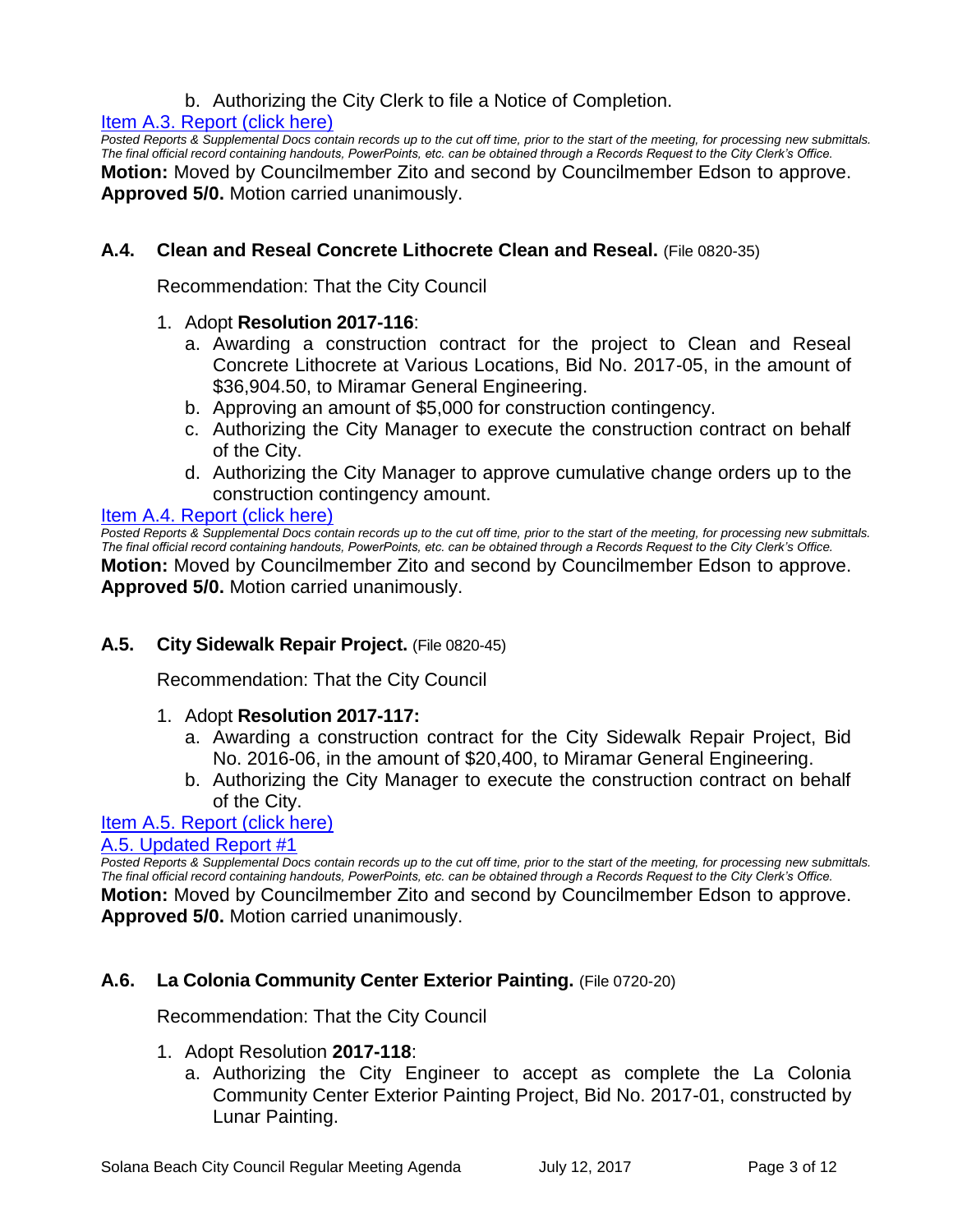# b. Authorizing the City Clerk to file a Notice of Completion.

#### [Item A.6. Report \(click here\)](https://solanabeach.govoffice3.com/vertical/Sites/%7B840804C2-F869-4904-9AE3-720581350CE7%7D/uploads/Item_A.6_Report_(click_here)_-_7-12-17.PDF)

*Posted Reports & Supplemental Docs contain records up to the cut off time, prior to the start of the meeting, for processing new submittals. The final official record containing handouts, PowerPoints, etc. can be obtained through a Records Request to the City Clerk's Office.* **Motion:** Moved by Councilmember Zito and second by Councilmember Edson to approve. **Approved 5/0.** Motion carried unanimously.

# **A.7. Seascape Sur Beach Access Stairway – Maintenance and Repairs.** (File 0740-30)

Recommendation: That the City Council

- 1. Adopt **Resolution 2017-115:**
	- a. Awarding a construction contract for the Seascape Sur Beach Access Stairway – Maintenance and Repairs, Bid No. 2017-06, in the amount of \$202,690, to Conan Construction, Inc.
	- b. Approving an amount of \$40,000 for construction contingency.
	- c. Authorizing the City Manager to execute the construction contract on behalf of the City.
	- d. Authorizing the City Manager to approve cumulative change orders up to the construction contingency amount.

#### [Item A.7. Report \(click here\)](https://solanabeach.govoffice3.com/vertical/Sites/%7B840804C2-F869-4904-9AE3-720581350CE7%7D/uploads/Item_A.7_Report_(click_here)_-_7-12-17.PDF)

*Posted Reports & Supplemental Docs contain records up to the cut off time, prior to the start of the meeting, for processing new submittals. The final official record containing handouts, PowerPoints, etc. can be obtained through a Records Request to the City Clerk's Office.* **Motion:** Moved by Councilmember Zito and second by Councilmember Edson to approve. **Approved 5/0.** Motion carried unanimously.

# **A.8. Approving and Adopting a Letter of Intent to Enter Into a Memorandum of Understanding with Solana Beach Employees' Association-Miscellaneous Unit (SBEA-MISC)**. (File 0530-30)

Recommendation: That the City Council

- 1. Adopt Resolution **2017-126**:
	- a. Approving and adopting the Letter of Intent to enter into a Memorandum of Understanding with Solana Beach Employees' Association-Miscellaneous Unit (SBEA-MISC).
	- b. Approving an appropriation of \$53,600 to the General Fund and \$13,400 to non-General Fund funds allocated between salary and benefits as determined by the Finance Department.
	- c. Authorizing the City Treasurer to amend the FY 2017-2018 Adopted Budget accordingly.

#### [Item A.8. Report \(click here\)](https://solanabeach.govoffice3.com/vertical/Sites/%7B840804C2-F869-4904-9AE3-720581350CE7%7D/uploads/Item_A.8_Report_(click_here)_-_7-12-17.PDF)

*Posted Reports & Supplemental Docs contain records up to the cut off time, prior to the start of the meeting, for processing new submittals. The final official record containing handouts, PowerPoints, etc. can be obtained through a Records Request to the City Clerk's Office.* **Motion:** Moved by Councilmember Zito and second by Councilmember Edson to approve.

**Approved 5/0.** Motion carried unanimously.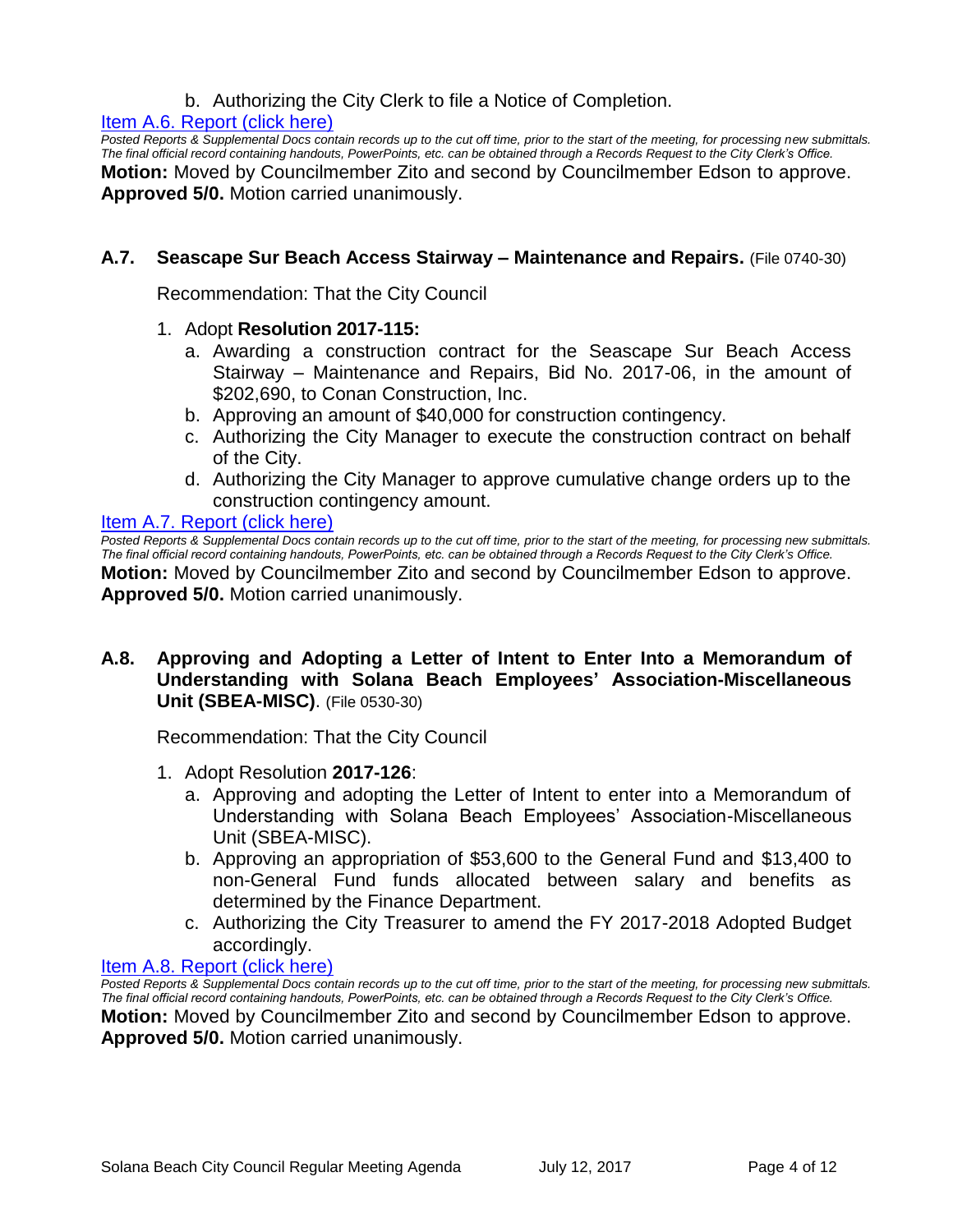# **A.9. Memorandum of Understanding between the City and the Solana Beach Employees' Association–Marine Safety Unit.** (File 0530-30)

Recommendation: That the City Council

- 1. Adopt **Resolution 2017-122**:
	- a. Approving a Three-Year Memorandum of Understanding (MOU) between the City and the SBEA-MSU for Fiscal Years 2018-2020.
	- b. Approving an appropriation of \$11,340 to the General Fund and \$2,160 to the Camp Program fund allocated between salary and benefits as determined by the Finance Department.
	- c. Authorizing the City Treasurer to amend the FY 2017-2018 Adopted Budget accordingly.

#### [Item A.9. Report \(click here\)](https://solanabeach.govoffice3.com/vertical/Sites/%7B840804C2-F869-4904-9AE3-720581350CE7%7D/uploads/Item_A.9_Report_(click_here)_-_7-12-17.PDF)

*Posted Reports & Supplemental Docs contain records up to the cut off time, prior to the start of the meeting, for processing new submittals. The final official record containing handouts, PowerPoints, etc. can be obtained through a Records Request to the City Clerk's Office.* **Motion:** Moved by Councilmember Zito and second by Councilmember Edson to approve. **Approved 5/0.** Motion carried unanimously.

# **A.10. Salary and Compensation Plans for Fiscal Year 2017-2018.** (File 0520-10)

Recommendation: That the City Council

- 1. Adopt **Resolution 2017-123**
	- a. Approving FY 2017-2018 Salary and Compensation Plans for Executive Management, Mid-Management, Confidential, Marine Safety (SBEA/MSU), Miscellaneous (SBEA-MISC), Fire(SBFA), City Manager, Part-Time/Seasonal/ Temporary employees and Elected Officials.
	- b. Approving an appropriation of \$75,500 to the General Fund and \$17,200 to non-General Fund funds allocated between salary and benefits as determined by the Finance Department.
	- c. Authorizing the City Treasurer to amend the FY 2017-2018 Adopted Budget accordingly.

# [Item A.10. Report \(click here\)](https://solanabeach.govoffice3.com/vertical/Sites/%7B840804C2-F869-4904-9AE3-720581350CE7%7D/uploads/Item_A.10_Report_(click_here)_-_7-12-17.PDF)

*Posted Reports & Supplemental Docs contain records up to the cut off time, prior to the start of the meeting, for processing new submittals. The final official record containing handouts, PowerPoints, etc. can be obtained through a Records Request to the City Clerk's Office.*

Councilmember Nichols stated that as required by state law the information regarding City Employee's compensation was a health care benefit amount of \$1,231.74 and a 3% increase salary adjustment for all employees with the exception of the City Manager.

**Motion:** Moved by Councilmember Zito and second by Councilmember Edson to approve. **Approved 5/0.** Motion carried unanimously.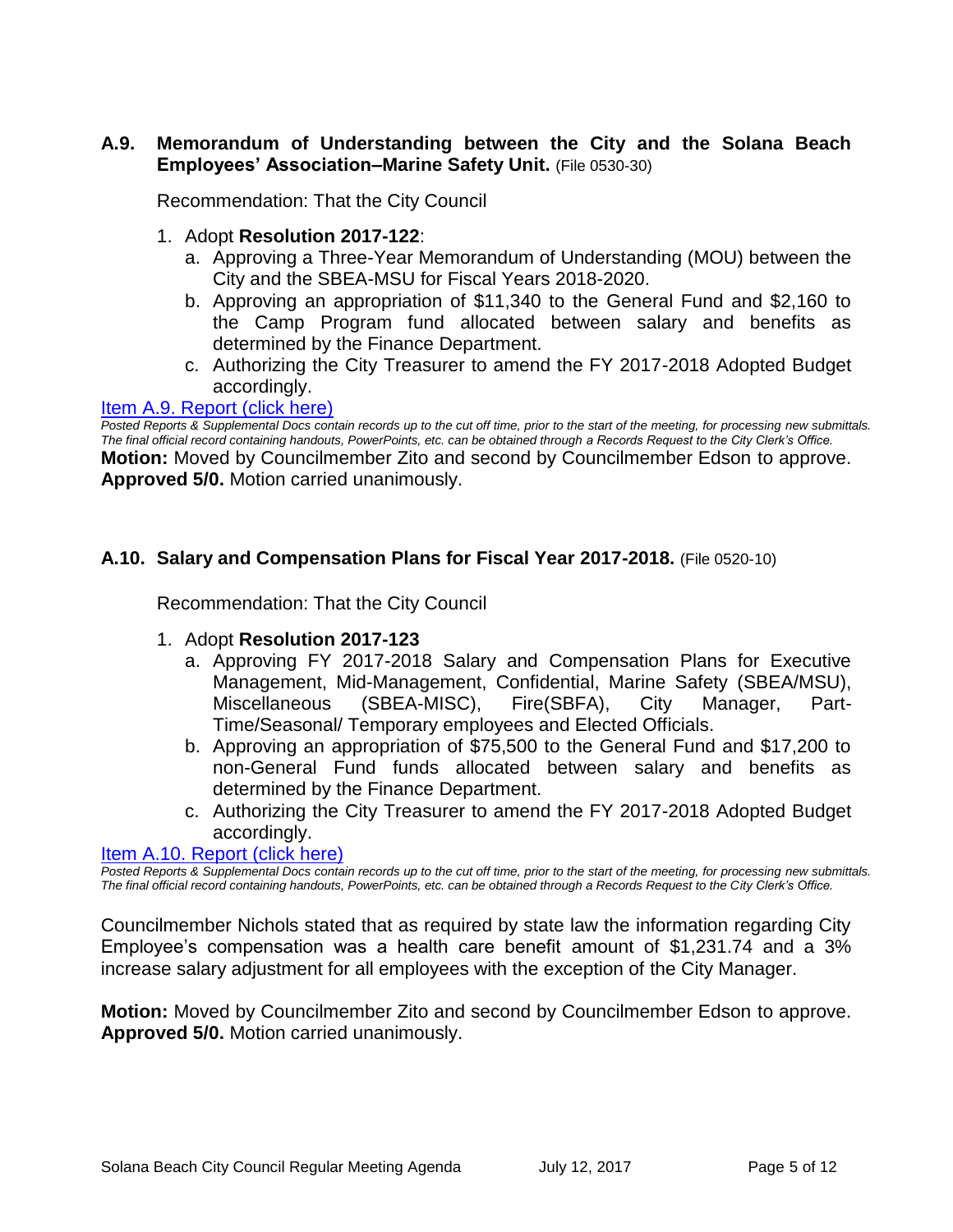# **B. PUBLIC HEARINGS:** (B.1. – B.3.)

This portion of the agenda provides citizens an opportunity to express their views on a specific issue as required by law after proper noticing by submitting a speaker slip (located on the back table) to the City Clerk. After considering all of the evidence, including written materials and oral testimony, the City Council must make a decision supported by findings and the findings must be supported by substantial evidence in the record. An applicant or designees for a private development/business project, for which the public hearing is being held, is allotted a total of fifteen minutes to speak, as per SBMC 2.04.210. A portion of the fifteen minutes may be saved to respond to those who speak in opposition. All other speakers have three minutes each. Please be aware of the timer light on the Council Dais.

# **B.1. City of Solana Beach's Climate Action Plan.** (File 0220-10)

Recommendation: That the City Council

1. Adopt **Resolution 2017-119** finding the CAP exempt from CEQA and adopting the City of Solana Beach Climate Action Plan.

[Item B.1. Report \(click here\)](https://solanabeach.govoffice3.com/vertical/Sites/%7B840804C2-F869-4904-9AE3-720581350CE7%7D/uploads/Item_B.1_Report_(click_here)_-_7-12-17.pdf)

[B.1. Updated Report #1](https://solanabeach.govoffice3.com/vertical/Sites/%7B840804C2-F869-4904-9AE3-720581350CE7%7D/uploads/B.1._Updated_Report_1_-_7-12-17.pdf)

[B.1. Supplemental Documents -](https://solanabeach.govoffice3.com/vertical/Sites/%7B840804C2-F869-4904-9AE3-720581350CE7%7D/uploads/B.1._Supplemental_Documents_-_R_7-10-17_.pdf) R

[B.1. Supplemental Documents updated 7-11-17 -](https://solanabeach.govoffice3.com/vertical/Sites/%7B840804C2-F869-4904-9AE3-720581350CE7%7D/uploads/B.1._Supplemental_Documents_7-11-17_-_R.pdf) R

[B.1. Supplemental Documents updated 7-12-17 at 320pm -](https://solanabeach.govoffice3.com/vertical/Sites/%7B840804C2-F869-4904-9AE3-720581350CE7%7D/uploads/B.1._Supplemental_Documents_updated_7-12-17_at_320pm_-_R.pdf) R

*Posted Reports & Supplemental Docs contain records up to the cut off time, prior to the start of the meeting, for processing new submittals. The final official record containing handouts, PowerPoints, etc. can be obtained through a Records Request to the City Clerk's Office.*

Greg Wade, City Manager, introduced the item

Dan King, Assistant City Manager, presented a PowerPoint (on file).

Mayor Nichols opened public hearing.

Council disclosures.

# Public Speakers

Peter Zahn (time donated by Rachel Zahn, Sandy Mills) presented a PowerPoint (on file) and said that he was the Vice Chair of the Commission working with the change related project group associated with Al Gore, that 110 million tons of manmade global warming pollutions entered the atmosphere every 24 hours, global temperatures had been on the rise since 1980, the hottest year in the last 17 years was 2016, that global wind energy capacity was on the rise along with world solar cells, and that more car manufactures were moving toward electric vehicles to remove gas driven cars in the near future.

Cindi Clemons stated that she was a strong supporter of the Climate Action Plan and its implementation, and that she supported more roof top solar panels on additional business in the City and the reduction of the City's greenhouse gases.

Sofie Wolfram said she supported the CCA to get to 100% clean energy. She shared a statement from Nichole Capretz that said she encouraged the City to make it a binding plan in order to take accountability for the plan.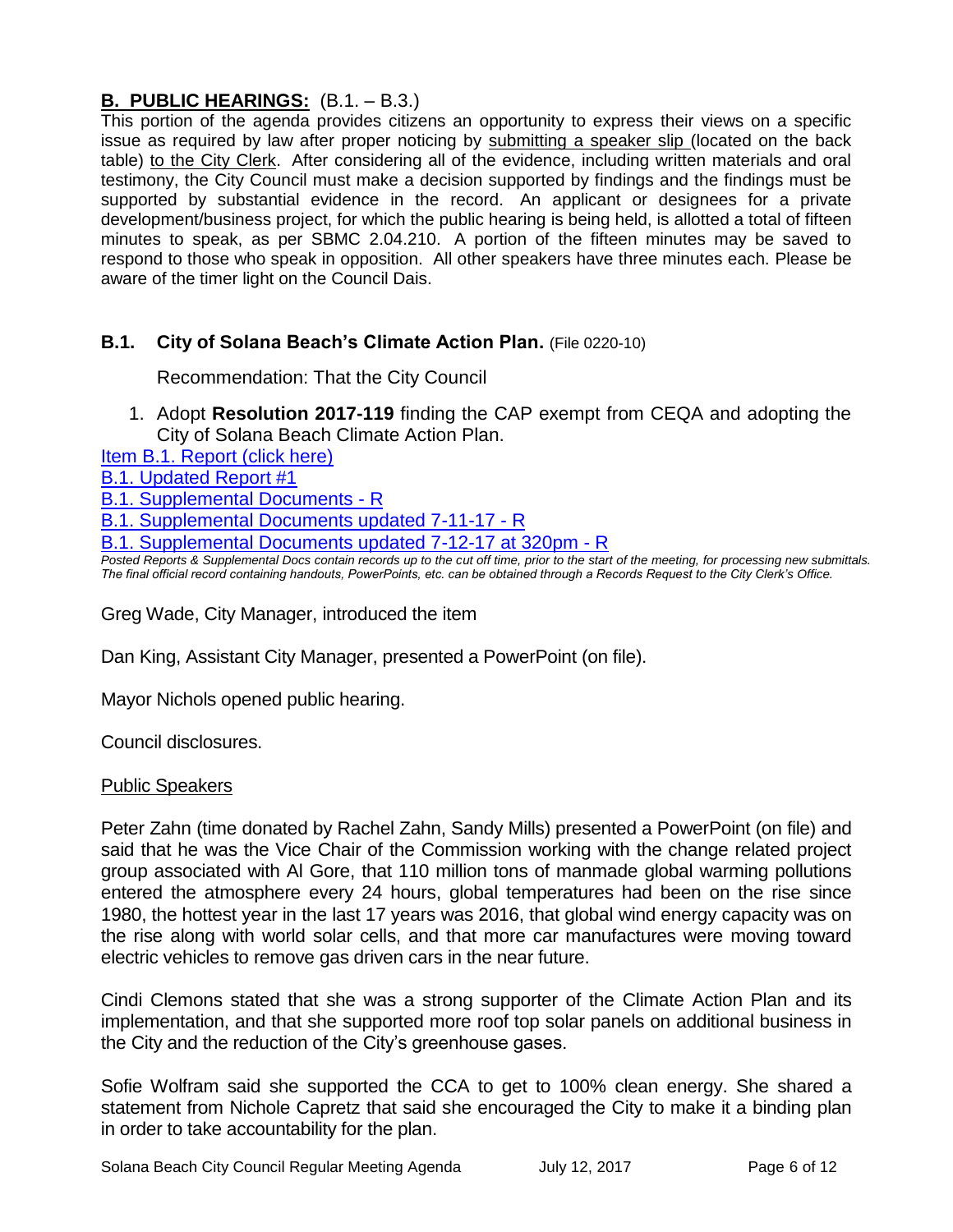Jim Wong said that the Encinitas Council had a draft for their final plan and would move on it in November, that a checklist for environmental review of a new project could be developed in lieu of CEQA qualification.

Bruce Bekkar said that he supported the measure, that his duty as a physician was first to protect public health, that promoting electrical vehicles would replace gas burning vehicles, and that there were more emergency room visits and premature deaths in San Diego County.

Jill Cooper said it was most important to reduce greenhouse gases and that the City would serve as a model for other cities to follow, quoted Jonas Salk "Are we being good ancestors?", and that it was necessary to stand up for the children and grandchildren of future generations around the world.

Torgen Johnson said that he supported the Climate Action Plan, that San Onofre currently had high radioactive waste and was a reason to implement a CAP, that transportation needed to go electric in the community, and that the Arctic's many issues were due to the continued use of fossil fuel.

Greg Brown said that he supported the Climate Action Plan.

Lane Sharman said that Sonoma County energy retained \$16 million and Lancaster retained \$3 million in surplus money for their communities and that no surplus was exported to a parent company such as SDGE but instead retained for the benefit of the community.

Scott Thacher said that everyone needed to reduce their carbon footprint, the plan was economically feasible and provided many opportunities for job growth, there was tremendous public support, the City was joining a world community that was constantly moving forward on this issue, and that he brought a petition of Solana Beach residents that supported the CAP.

Mary Yang said that she served on the Climate Action Commission, that Encinitas made their Climate Action Plan legally binding and would like Solana Beach to do the same, that the Paris Accord was signed by 195 counties, that President Trump removed the United States from it on June  $7<sup>th</sup>$  and that the City signed a support letter on June 11<sup>th</sup> that intented to continue to meet the goals of the Paris Accord, and that she supported the City's efforts in confirming its commitment and leadership on environmental issues in the region.

Kelly Harless said she was supportive for all measures in the Climate Action Plan addressing factors that contribute to climate change, that it was a requirement mandated by the state of California and a CCA was a good start, and that there was wide support for the CCA.

Adeline Woodard said she that she was with SDG&E and that they were looking forward to continue to partner with the City and that they had reached 46% renewable energy.

Tracy Richmond said that he thanked everyone for the support and recommendations and urged Council to adopt the plan.

Council discussed direct costs, SDG&E EcoChoice, San Diego Taxpayer's Association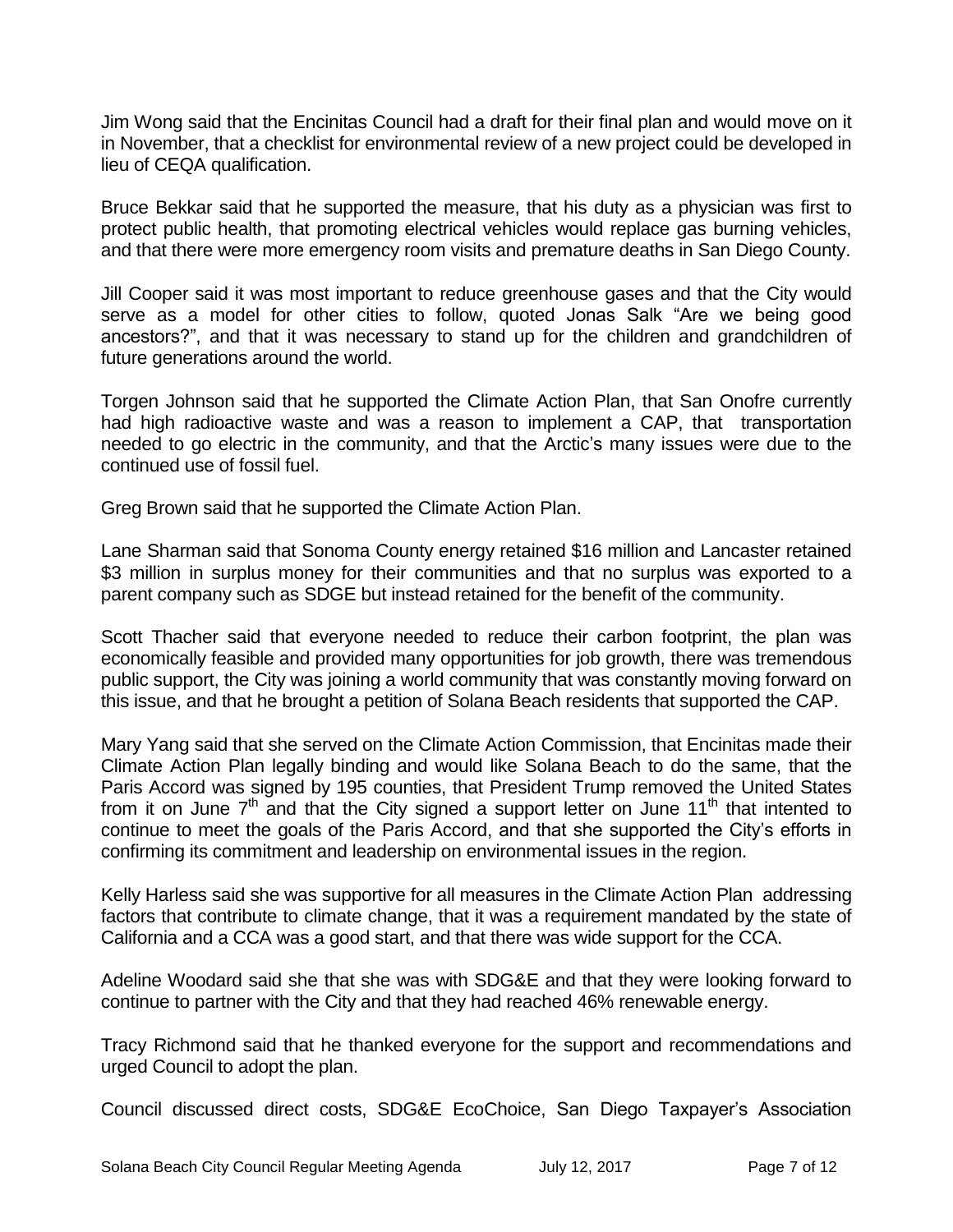request to delay the process, cost benefit analysis, consideration of grey water, cities with a certified Climate Action Plan, Army Corps project costs in comparison to this cost, the cost of not doing anything, the group effort by many in the community, and the culmination of 10 public meetings since March 2016 with 2 public hearings and over 100 comments received.

**Motion:** Moved by Councilmember Zito and second by Councilmember Edson to close the public hearing. **Approved 5/0.** Motion carried unanimously.

**Motion:** Moved by Councilmember Hegenauer and second by Councilmember Zito to approve. **Approved 4/1** (Noes: Marshall). Motion carried.

*Mayor Nichols recessed the meeting for a break 7:50 p.m. and reconvened at 8:00 p.m.*

# **B.2. 635 Canyon Drive, Applicant: Paeske, Case 17-16-30.** (File 0600-40)

The proposed project meets the minimum zoning requirements under the SBMC, may be found to be consistent with the General Plan and may be found, as conditioned, to meet the discretionary findings required as discussed in this report to approve a DRP (Development Review Permit) and administratively issue a SDP (Structure Development Permit). Therefore, Staff recommends that the City Council:

- 1. Conduct the Public Hearing: Open the Public Hearing, Report Council Disclosures, Receive Public Testimony, and Close the Public Hearing.
- 2. Find the project exempt from the California Environmental Quality Act pursuant to Section 15303 of the State CEQA Guidelines; and
- 3. If the City Council makes the requisite findings and approves the project, adopt **Resolution 2017-120** conditionally approving a DRP and an SDP to remodel the existing residence and construct a square footage addition including a new second story at an existing residence with an attached garage and perform associated site improvements at 635 Canyon Drive, Solana Beach.

#### [Item B.2. Report \(click here\)](https://solanabeach.govoffice3.com/vertical/Sites/%7B840804C2-F869-4904-9AE3-720581350CE7%7D/uploads/Item_B.2_Report_(click_here)_-_7-12-17.PDF)

*Posted Reports & Supplemental Docs contain records up to the cut off time, prior to the start of the meeting, for processing new submittals. The final official record containing handouts, PowerPoints, etc. can be obtained through a Records Request to the City Clerk's Office.*

Greg Wade, City Manager, introduced the item.

Corey Andrews, Principal Planner, presented a PowerPoint (on file).

Mayor Nichols opened public hearing

#### **Applicant**

Ted Schultz, applicant's architect, stated that the owner was out of the country and read his statement which said that the applicants were anxious to proceed with the project designed by the architect and gave careful consideration to feedback from neighbors.

Bill Craig said that the applicant had been transparent, open and thoughtful of the neighbors, that the project was complimentary to the neighborhood, and asked for Council to approve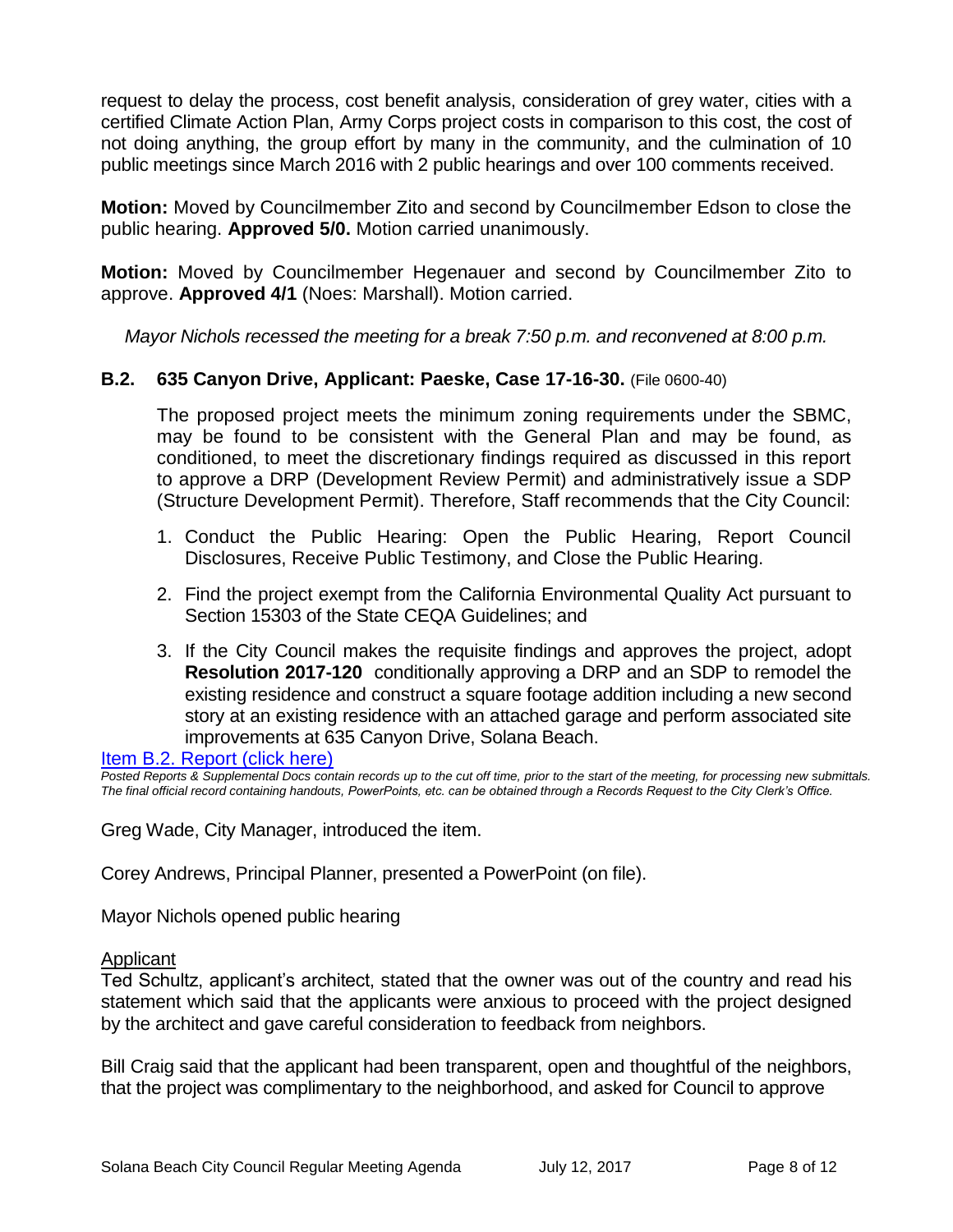# Council disclosures

**Motion:** Moved by Councilmember Zito and second by Deputy Mayor Marshall to close the public hearing. **Approved 5/0.** Motion carried unanimously.

**Motion:** Moved by Councilmember Zito and second by Deputy Mayor Marshall to approve. **Approved 5/0.** Motion carried unanimously.

# **B.3. Residential Solid Waste Rate Increase for Waste Management Fiscal Year 2017-18.** (File 1030-15)

Recommendation: That the City Council

- 1. Conduct the Public Hearing: Open the Public Hearing; Report Council Disclosures; Report written protests received; Receive Public Testimony; Close the Public Hearing.
- 2. Following the Public Hearing, if the City does not receive written protests against the proposed increases to the rates for the trash collection fees by a majority of owners of the parcels within the City, adopt **Resolution 2017- 124** approving WM's rate review request increasing residential solid waste and recycling rates for FY 2017-18 in accordance with the Franchise Agreement.

[Item B.3. Report \(click here\)](https://solanabeach.govoffice3.com/vertical/Sites/%7B840804C2-F869-4904-9AE3-720581350CE7%7D/uploads/Item_B.3_Report_(click_here)_-_7-12-17.PDF)

*Posted Reports & Supplemental Docs contain records up to the cut off time, prior to the start of the meeting, for processing new submittals. The final official record containing handouts, PowerPoints, etc. can be obtained through a Records Request to the City Clerk's Office.*

Greg Wade, City Manager, introduced the item.

Council disclosures.

**Motion:** Moved by Councilmember Edson and second by Councilmember Zito to close the public hearing. **Approved 5/0.** Motion carried unanimously.

**Motion:** Moved by Councilmember Zito and second by Councilmember Edson to approve. **Approved 5/0.** Motion carried unanimously.

#### **C. STAFF REPORTS**: (C.1. - C.4.)

*Submit speaker slips to the City Clerk.*

#### **C.1. Quarterly Investment Report.** (File 0350-44)

Recommendation: That the City Council

1. Accepts and files the attached Cash and Investment Report for the quarter ended March 31, 2017.

[Item C.1. Report \(click here\)](https://solanabeach.govoffice3.com/vertical/Sites/%7B840804C2-F869-4904-9AE3-720581350CE7%7D/uploads/Item_C.1_Report_(click_here)_-_7-12-17.PDF)

Greg Wade, City Manager, introduced the item

*Posted Reports & Supplemental Docs contain records up to the cut off time, prior to the start of the meeting, for processing new submittals. The final official record containing handouts, PowerPoints, etc. can be obtained through a Records Request to the City Clerk's Office.*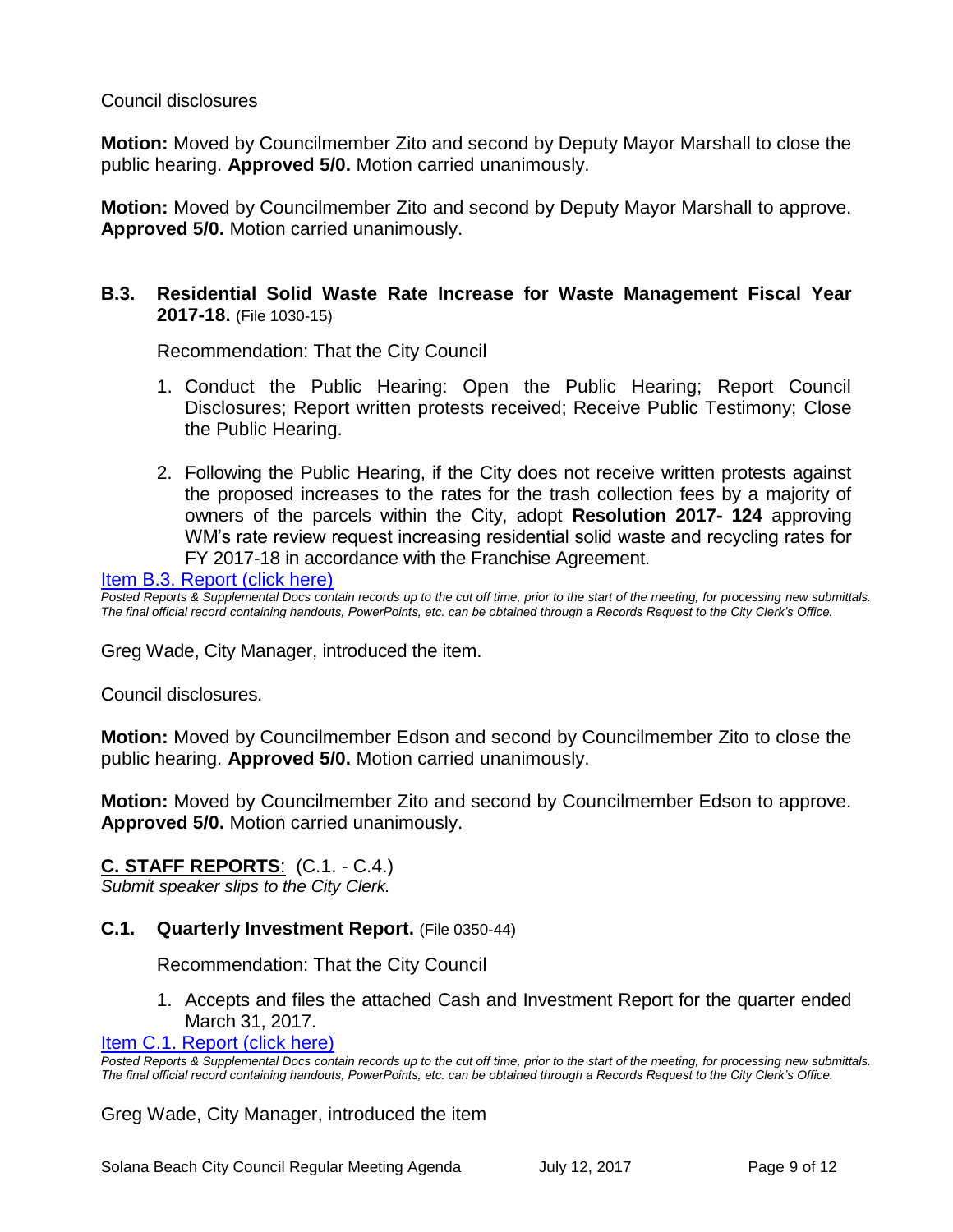Genny Lynkiewicz, Chandler Asset Mgmt, portfolio manager, presented a PowerPoint (on file).

Council, Staff, and Consultant discussed separating out fossil fuel industry investments, if City wanted to restrict a certain industry or sector that the directive's language could be changed to limit it in the future.

No action.

# **C.5. KAABOO**

Staff recommends the City Council:

1. Receive the presentation from the KAABOO organizers and provide feedback, as needed.

#### [Item C.5. Report \(click here\)](https://solanabeach.govoffice3.com/vertical/Sites/%7B840804C2-F869-4904-9AE3-720581350CE7%7D/uploads/Item_C.5_Report_(click_here)_-_7-12-17.pdf) [C.5. Updated Report #1](https://solanabeach.govoffice3.com/vertical/Sites/%7B840804C2-F869-4904-9AE3-720581350CE7%7D/uploads/C.5._Updated_Report_1_-_7-12-17.pdf)

*Posted Reports & Supplemental Docs contain records up to the cut off time, prior to the start of the meeting, for processing new submittals. The final official record containing handouts, PowerPoints, etc. can be obtained through a Records Request to the City Clerk's Office.*

Greg Wade, City Manager, introduced the item.

Julie Coleman presented a PowerPoint (on file) reviewing last year's event, the traffic and safety concerns from 2016 and what changes would be made to mitigate them in 2017, the economic benefit study by SDSI, that the event contributed \$26 million to the county, that 4,000 hotel room nights were purchased for 2017 so far, and that a local business survey conducted in Del Mar and Solana Beach showed an increase in sales over the event's weekend to be up by 25%.

Council, Staff, and Ms. Coleman discussed that there were more than 21,000 potential drop-offs at the Solana gate, that parking spaces taken away and other spaces picked up, working with Lyft and Uber, that they were willing to put a Geofence up, they would pay for an additional Sheriff units to cover Del Mar and Solana Beach, shuttle planning and locations, the train station double decker bus routes, cleaning the streets after the event, offsite parking areas for ridesharing, and addressing garbage.

Discussion continued regarding that there were three main concerns, traffic and parking, noise, and safety, and that work with the City Manager would continue regarding the issues.

# **C.2. Temporary Arts Program Site Modifications.** (File 0910-41)

Recommendation: That the City Council

1. Adopt **Resolution 2017-125** approving the PAC's recommendation to modify the Temporary Arts Program by removing two approved locations and adding three new locations.

[Item C.2. Report \(click here\)](https://solanabeach.govoffice3.com/vertical/Sites/%7B840804C2-F869-4904-9AE3-720581350CE7%7D/uploads/Item_C.2_Report_(click_here)_-_7-12-17.PDF) 

*Posted Reports & Supplemental Docs contain records up to the cut off time, prior to the start of the meeting, for processing new submittals. The final official record containing handouts, PowerPoints, etc. can be obtained through a Records Request to the City Clerk's Office.*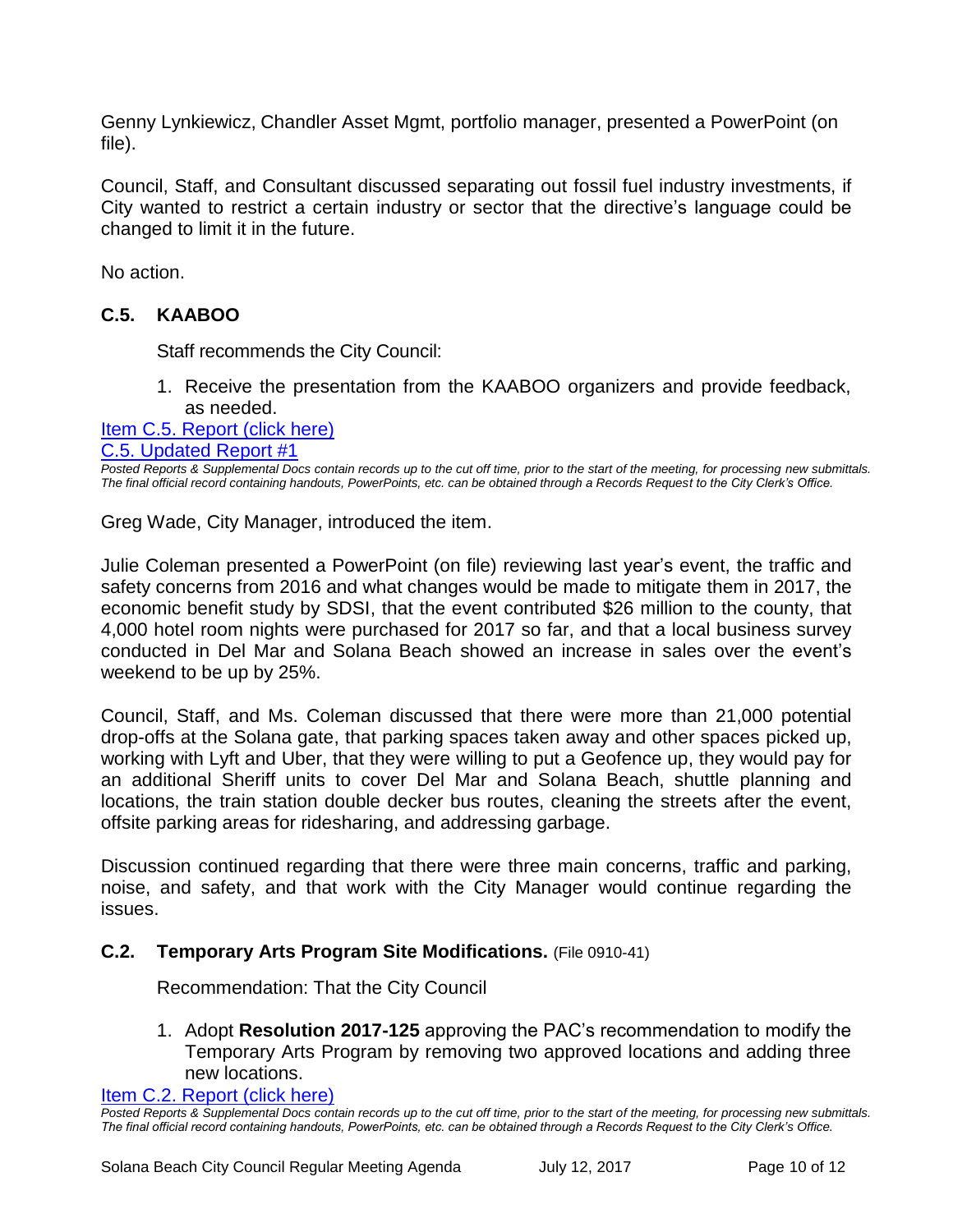Dan King, Assistant City Manager, presented a PowerPoint (on file).

Council and Staff discussed that there was some input and concerns about the location 3 art pieces, that this items was regarding the locations only and not the art at this time, and that temporary art lasted about 12-18 months until it was sold, relocated or returned.

**Motion:** Moved by Councilmember Zito and second by Councilmember Edson to approve with modifications to the art locations. **Approved 5/0.** Motion carried unanimously.

# **C.3. Parks and Recreation Commission Member Appointment.** (File 0120-06)

Recommendation: That the City Council

1. Make one appointment (by Council-at-large) to the vacant position on the Parks and Recreation Commission with a term expiration date of January 2019.

[Item C.3. Report \(click here\)](https://solanabeach.govoffice3.com/vertical/Sites/%7B840804C2-F869-4904-9AE3-720581350CE7%7D/uploads/Item_C.3_Report_(click_here)_-_7-12-17.PDF)

[C.3. Supplemental Documents -](https://solanabeach.govoffice3.com/vertical/Sites/%7B840804C2-F869-4904-9AE3-720581350CE7%7D/uploads/C.3._Supplemental_Document_-_R.pdf) R

*Posted Reports & Supplemental Docs contain records up to the cut off time, prior to the start of the meeting, for processing new submittals. The final official record containing handouts, PowerPoints, etc. can be obtained through a Records Request to the City Clerk's Office.*

Greg Wade, City Manager, introduced the item.

**Motion:** Moved by Councilmember Zito and second by Councilmember Edson to appoint Larna Hartneck. **Approved 5/0.** Motion carried unanimously.

# **C.4. Ordinance 479 Adoption (2nd Reading) Authorizing a Transportation Impact Fee Program - Establishing the Transportation Impact Fee.** (File 0840-10)

Recommendation: That the City Council

1. Adopt **Ordinance 479** establishing the Transportation Impact fee.

[Item C.4. Report \(click here\)](https://solanabeach.govoffice3.com/vertical/Sites/%7B840804C2-F869-4904-9AE3-720581350CE7%7D/uploads/Item_C.4_Report_(click_here)_-_7-12-17.PDF)

[C.4. Supplemental Documents -](https://solanabeach.govoffice3.com/vertical/Sites/%7B840804C2-F869-4904-9AE3-720581350CE7%7D/uploads/C.4._Supplemental_Documents__7-12-17.pdf) R

*Posted Reports & Supplemental Docs contain records up to the cut off time, prior to the start of the meeting, for processing new submittals. The final official record containing handouts, PowerPoints, etc. can be obtained through a Records Request to the City Clerk's Office.*

**Motion:** Moved by Councilmember Zito and second by Mayor Nichols to approve. **Approved 4/1 (Noes: Marshall).** Motion carried unanimously.

#### **COMPENSATION & REIMBURSEMENT DISCLOSURE:**

GC: Article 2.3. Compensation: 53232.3. (a) Reimbursable expenses shall include, but not be limited to, meals, lodging, and travel. 53232.3 (d) Members of a legislative body shall provide brief reports on meetings attended at the expense of the local agency at the next regular meeting of the legislative body.